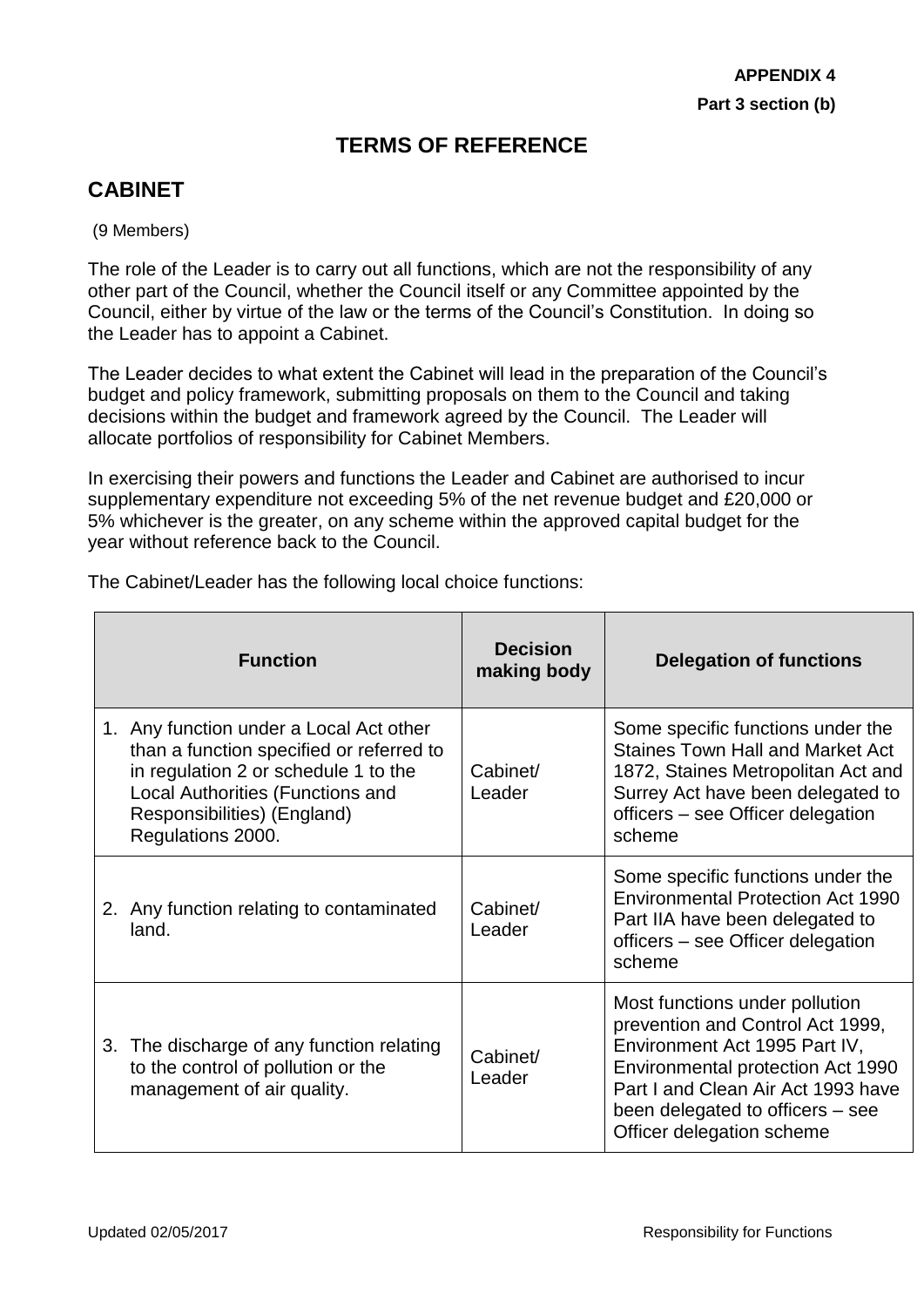| <b>Function</b> |              | <b>Decision</b><br>making body                                                                                                                       | <b>Delegation of functions</b>                                                                                                        |                                                                                                                                                                        |
|-----------------|--------------|------------------------------------------------------------------------------------------------------------------------------------------------------|---------------------------------------------------------------------------------------------------------------------------------------|------------------------------------------------------------------------------------------------------------------------------------------------------------------------|
|                 |              | 4. The obtaining of particulars of persons<br>interested in land under section 16 of<br>the Local Government (Miscellaneous<br>Provisions) Act 1976. | Cabinet/<br>Leader                                                                                                                    | The functions under s16 of the<br><b>Local Government (Miscellaneous</b><br>Provisions) Act 1976 have been<br>delegated to officers – see Officer<br>delegation scheme |
|                 | authorities. | 5. The making of agreements with other<br>local authorities for the placing of staff<br>at the disposal of those other                               | Cabinet/<br>Leader                                                                                                                    | The functions under s113 of the<br>Local Government Act 1972 have<br>been delegated to an officer – see<br>Officer delegation scheme                                   |
|                 |              | 6. The appointment of any individual:                                                                                                                |                                                                                                                                       |                                                                                                                                                                        |
|                 | (a)          | to any office other than an office<br>in which he is employed by the<br>authority;                                                                   | Cabinet/<br>Leader except<br>in the case of<br>charitable<br>organisations,<br>the SW<br><b>Middlesex</b><br>Crematorium<br>Board and |                                                                                                                                                                        |
|                 | (b)          | to any body other than;                                                                                                                              |                                                                                                                                       |                                                                                                                                                                        |
|                 |              | i. the authority;<br>a joint committee of two or<br>ii.<br>more authorities; or                                                                      |                                                                                                                                       |                                                                                                                                                                        |
|                 | (c)          | to any committee or sub-<br>committee of such a body,                                                                                                | <b>Surrey Police</b><br>and Crime<br>Panel.                                                                                           |                                                                                                                                                                        |
|                 |              | and the revocation of any such<br>appointment.                                                                                                       |                                                                                                                                       |                                                                                                                                                                        |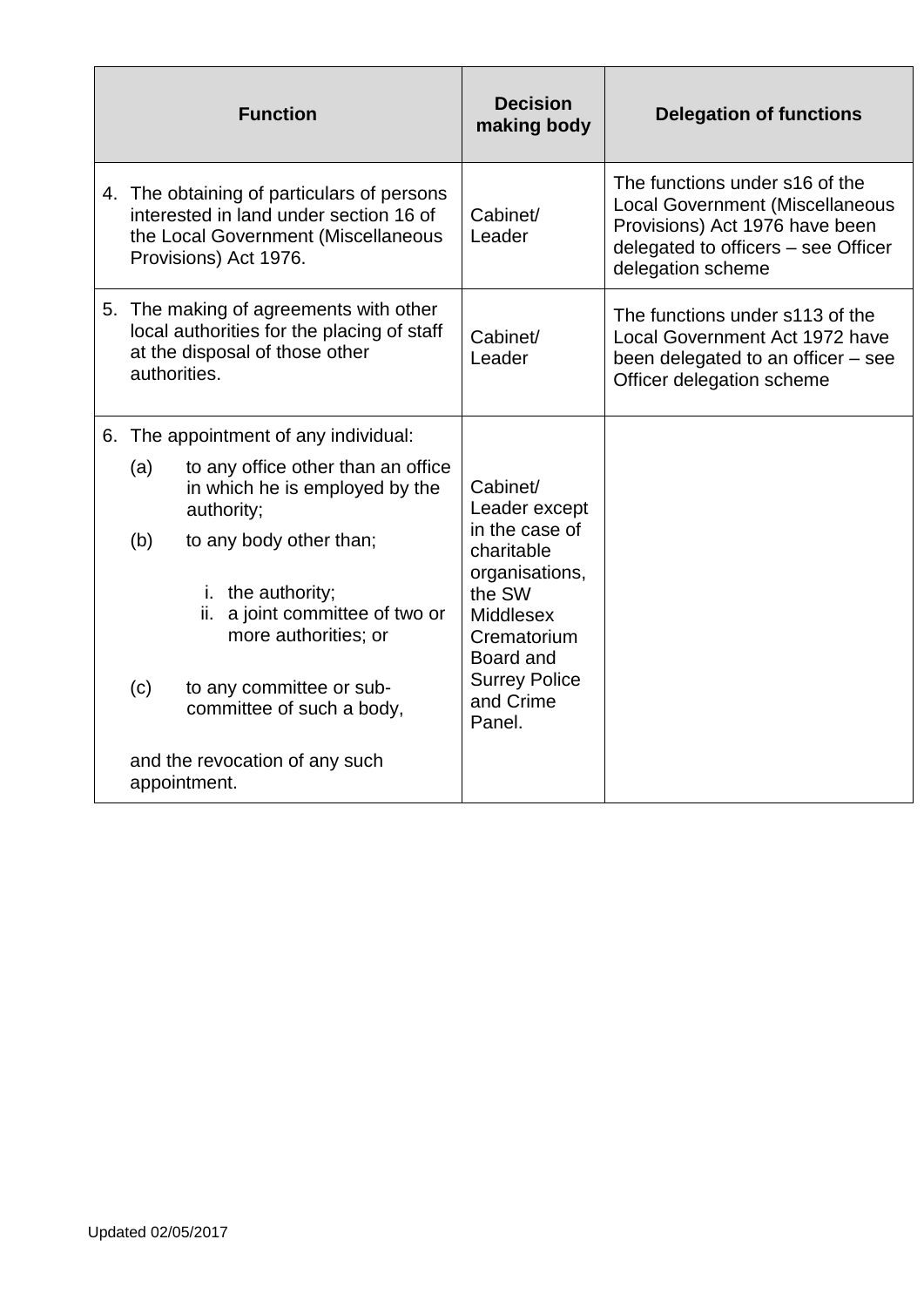# **OVERVIEW AND SCRUTINY COMMITTEE**

(15 members)

#### **1. GENERAL ROLE**

- (a) To be councillor led and discharge the function of overview and scrutiny as a critical friend in relation to the development of policies and strategies to meet local needs and in relation to service delivery and performance management;
- (b) Review and / or scrutinise decisions made or actions taken in connection with the discharge of any of the Council's functions
- (c) Make reports and / or recommendations to the Council and / or the Cabinet in connection with the discharge of any of the functions;
- (d) Question members of the Cabinet and / or committees and the Chief Executive, Deputy Chief Executives or Heads of Service about their views on issues and proposals affecting Spelthorne and on their decisions and performance, whether generally in comparison with service plans and targets over a period of time, or in relation to particular decisions, initiatives or projects;
- (e) Consider any matter affecting Spelthorne or its inhabitants; and
- (f) Exercise the right to call in for reconsideration, decisions made but not yet implemented by the Cabinet.

#### **2. POLICY REVIEW AND DEVELOPMENT**

- (a) To assist the Council and the Cabinet on policy issues generally including the initiation and development of new policies and strategies (this includes not just the Council's policies and strategies but those of other bodies which affect the well being of the Spelthorne Community);
- (b) To consider and advise the Cabinet and Council on the content of the Corporate Plan;
- (c) To review, consider and recommend improvements and developments in advance of the decisions of the Cabinet in relation to policy matters;
- (d) Conduct research, and consultation in the analysis of policy issues and possible options;
- (e) Consider and implement mechanisms to encourage and enhance community participation in the development of policy options; and
- (f) Liaise with other external organisations operating in Spelthorne, whether national, regional or local, to ensure that the interests of local people are enhanced by collaborative working.

#### **3. SCRUTINY AND REVIEW**

(a) To review and monitor the Council's performance management arrangements and draw attention to local residents concerns;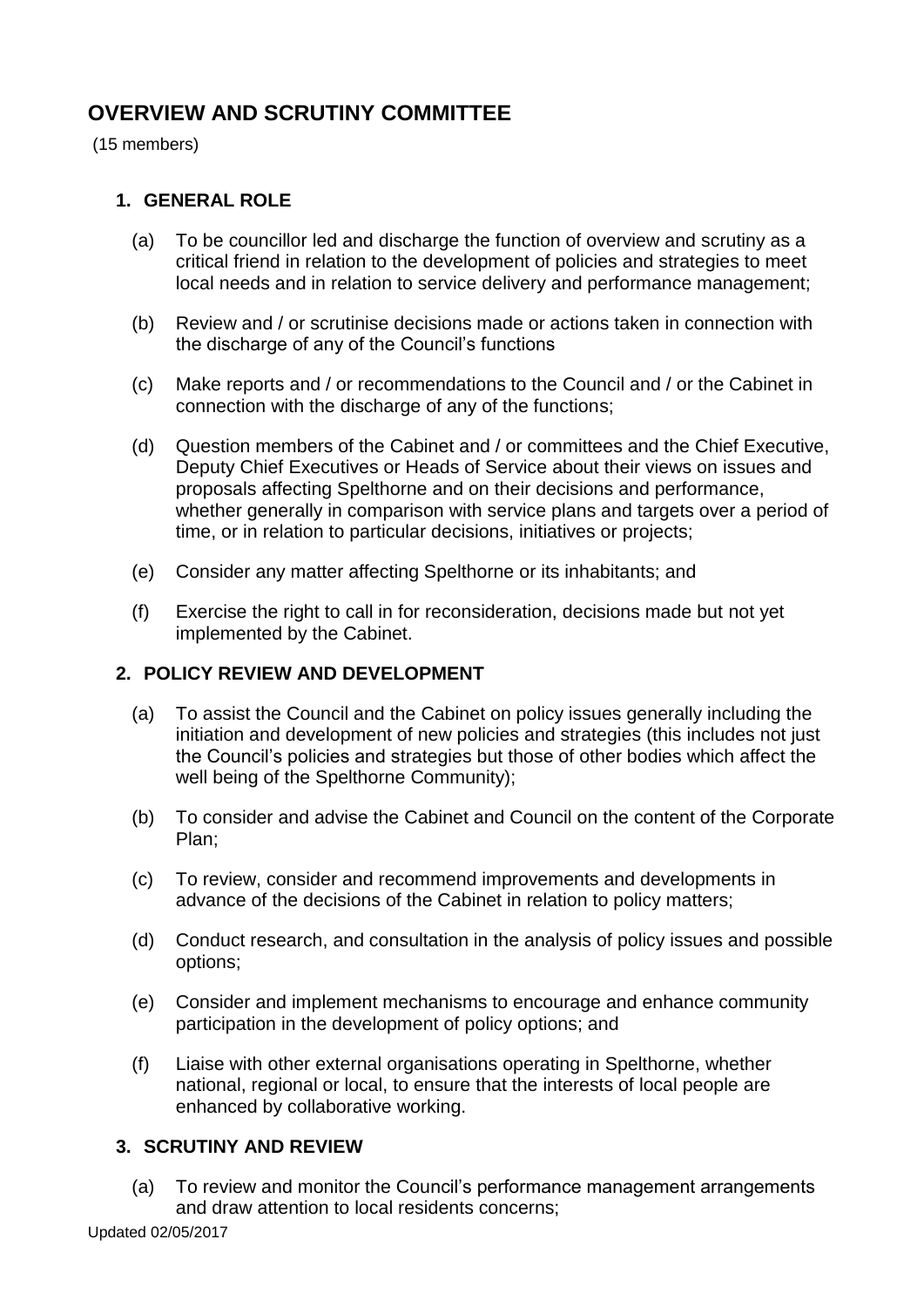- (b) To review and monitor the implementation of the Corporate Plan;
- (c) To review and monitor performance in meeting the Council's annual targets;
- (d) To review and monitor how and to what effect policies and strategies are being implemented and to make reports and recommendations, including proposals for changes to policies and practices to the Council and the Cabinet (this includes not just the delivery of Council policies and strategies but those of other bodies which affect the well being of the Spelthorne community);
- (e) To review and monitor performance acting as a critical friend to the Cabinet regarding the Council's budget and policy framework;
- (f) To review and monitor any areas that the Committee believes is not performing setting up task groups as required;
- (g) To review and scrutinise as a critical friend the performance and decisions of the Cabinet in relation to service provision and performance management and to exercise the right of 'call in' of decision in accordance with the provisions of the Constitution;
- (h) To review and scrutinise the performance of other public bodies in Spelthorne, in particular they will exercise the Council's scrutiny responsibilities arising under the Police and Justice Act 2006 and the 'Councillor Call for Action' provisions under the Local Government and Public Involvement in Health Act 2007 and invite reports from appropriate public bodies by requesting them to address the committee and local people about their activities and performance; and
- (i) Question and gather evidence from any person (with their consent) to fulfil its purpose.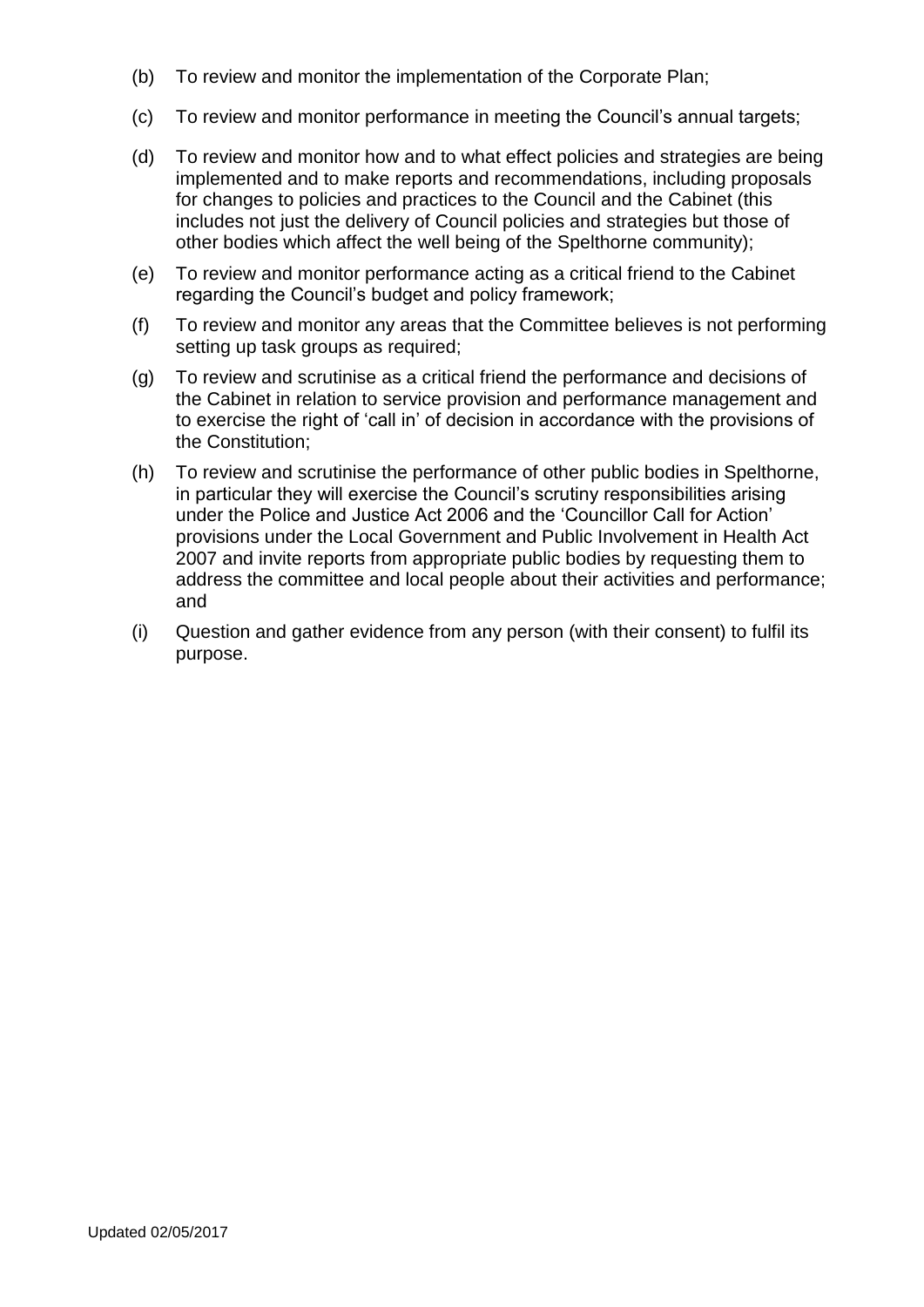# **POLICE AND CRIME COMMISSIONER'S PANEL**

The Panel is a joint committee, made up of both appointed and co-opted members. All county, district and borough councillors are eligible to be Panel members.

In Surrey, there are 12 appointed members equating to the 12 councils. One councillor from Spelthorne Borough Council (appointed annually by Council) is a member of the Panel. In addition, there must be at least 2 co-opted members on the Panel (co-opted by the Panel itself, not the constituent councils) but the size of the Panel must not exceed 20 members in total. Surrey County Council is the lead authority administering the work of the Panel.

The Panel is established as an Overview and Scrutiny body and therefore has the legal powers to:

- Require any papers in the Police and Crime Commissioner's (PCC) possession (except those that are operationally sensitive).
- Require the PCC (and his staff) to attend the Panel to answer questions.
- Request the Chief Constable attends to answer questions where the PCC has been required to appear before the Panel.
- Make reports and recommendations on any action or decision of the Commissioner.

The Police Reform and Social Responsibility Act 2011 details the functions that the Panel exercises as follows:

- Review the draft police and crime plan, or draft variation, given to the Panel by the PCC and make a report or recommendations on the draft plan or variation to the PCC.
- Review the PCC's annual report and make a report or recommendations on the report to the PCC.
- Review or scrutinise decisions made or other action taken by the PCC in connection with the discharge of the PCC's functions.
- Publish any report and recommendations made to the PCC.
- Review certain senior appointments made by the PCC.
- Review Chief Constable appointments, with the power to veto the appointment with a two-thirds majority.
- Review and report on the PCC's proposals to remove a Chief Constable.
- Review the PCC's level of precept, with the power to veto the proposed precept with a two-thirds majority.
- Suspend the PCC if he or she is charged with certain criminal offences.
- Appoint an acting PCC if necessary.
- Initial handling and informal resolution of complaints about the conduct of the PCC or his Deputy.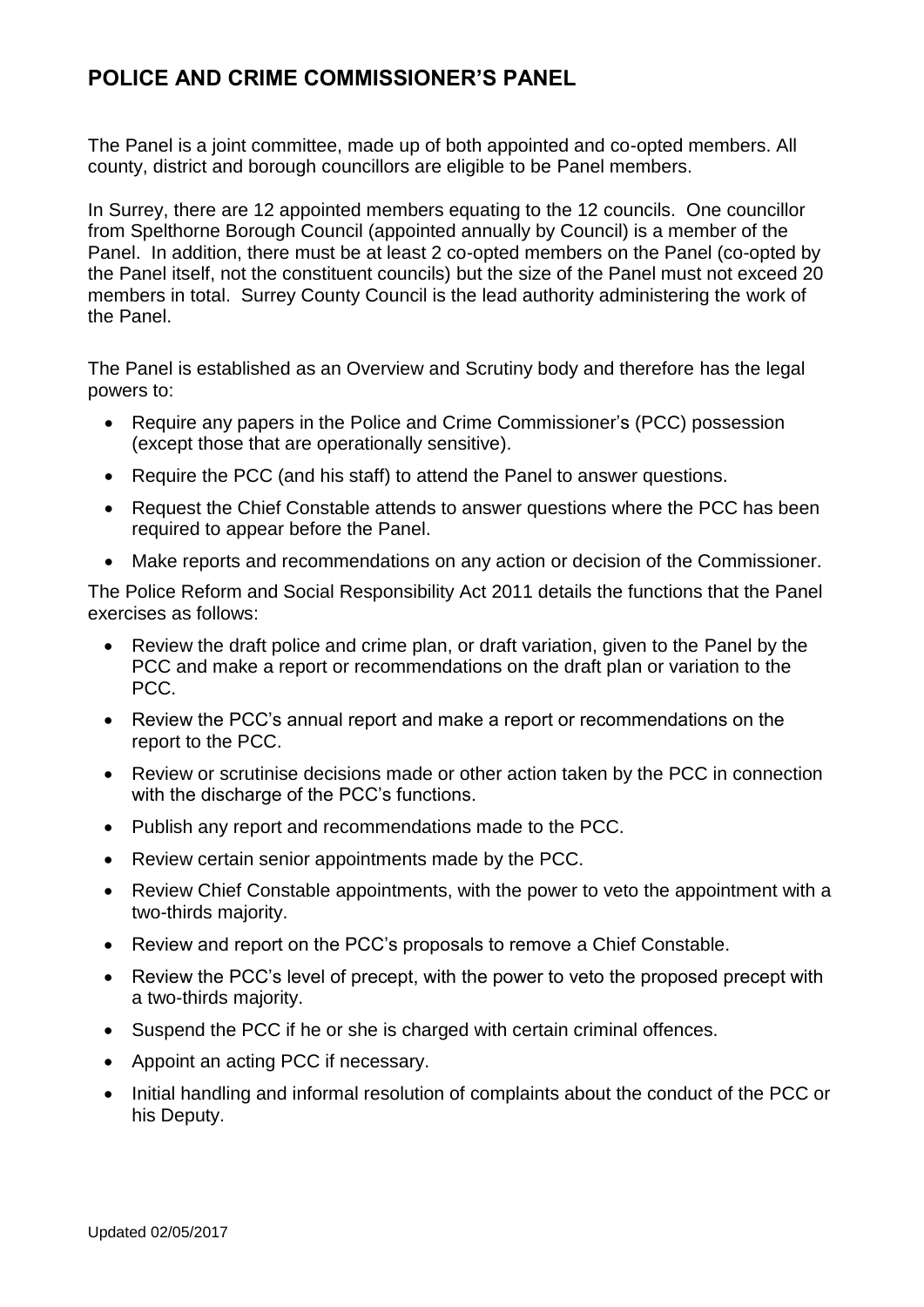# **REGULATORY COMMITTEES**

# **AUDIT COMMITTEE**

#### (7 members)

To provide independent assurance of the adequacy of the risk management framework and the associated control environment, independent scrutiny of the authority's financial and non-financial performance to the extent that it affects the authority's exposure to risk and weakens the control environment, and to oversee the financial reporting process:

- To approve (but not direct) the internal audit's strategy plan and performance.
- To review summary internal audit reports and the main issues arising and to seek assurance that action has been taken where necessary.
- To consider the reports of external audit and inspection agencies.
- To consider the effectiveness of the authority's risk management arrangements, the control environment and associated anti fraud and anti corruption arrangements.
- Seek assurances that action is being taken on risk related issues identified by auditors and inspectors.
- To be satisfied that the authority's assurance statements, including the Annual Governance Statement, properly reflect the risk environment and to take actions required to improve it.
- To ensure that there are effective relationships between external and internal audit, inspection agencies and other relevant bodies, and that the value of the audit process is actively promoted.
- To review the financial statements, external auditors' opinion and reports to councillors, and monitor management action in response to the issues raised by external audit.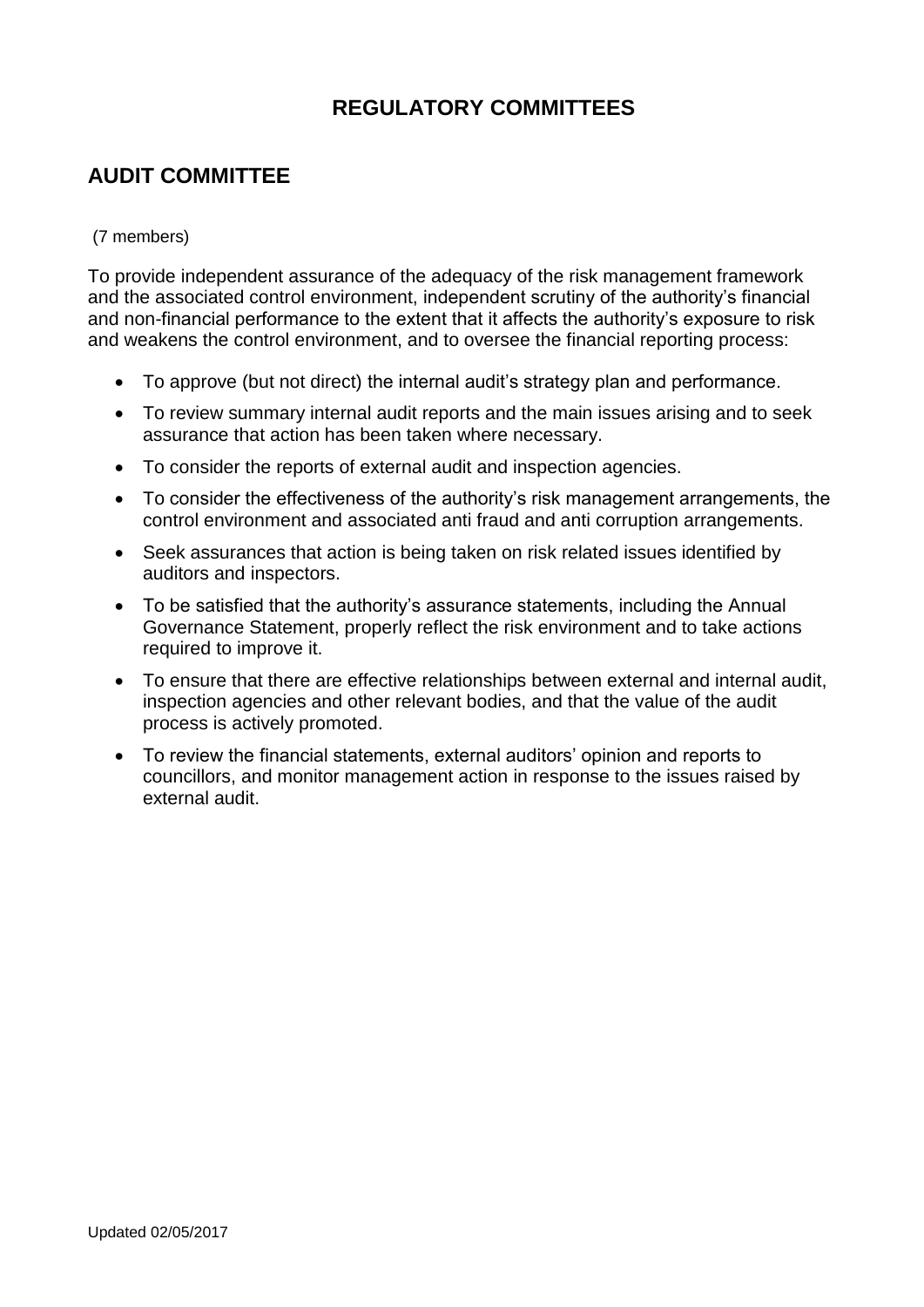# **LICENSING COMMITTEE**

(15 members)

- 1. Subject to staff delegations, In relation to the Licensing Act 2003:
	- a. The determination of an application for a premises licence where relevant representations have been made and not withdrawn;
	- b. The determination of an application for a club premises certificate where relevant representations have been made and not withdrawn;
	- c. The determination of an application for a provisional statement where relevant representations have been made and not withdrawn;
	- d. The determination of an application for variation of a premises licence/club premises certificates where relevant representations have been made and not withdrawn;
	- e. The determination of an application to vary the designated premises supervisor following objections from a Responsible Authority;
	- f. The determination of an application for the transfer of a premises licence following objections from a Responsible Authority;
	- g. Consideration of an objection from a Responsible Authority made to an interim authority notice;
	- h. The decision to give counter notice following objections from a Responsible Authority to a temporary event order;
	- i. The determination of an application for the grant of a personal licence following objections from the Responsible Authority;
	- j. The determination of an application for a review of a premises licence.
- 2. In relation to the Gambling Act 2005:
	- a. The determination of an application for a licence where relevant representations have been made and not withdrawn;
	- b. The determination of an application for a variation of a licence where relevant representations have been made and not withdrawn;
	- c. The determination of an application for the transfer of a licence where relevant representations have been received from the Gambling Commission;
	- d. The determination of an application for a provisional statement where relevant representations have been received and not withdrawn;
	- e. The determination of an application for a review of a licence;
	- f. The determination of an application for club gaming / club machine permits where objections have been made and not withdrawn;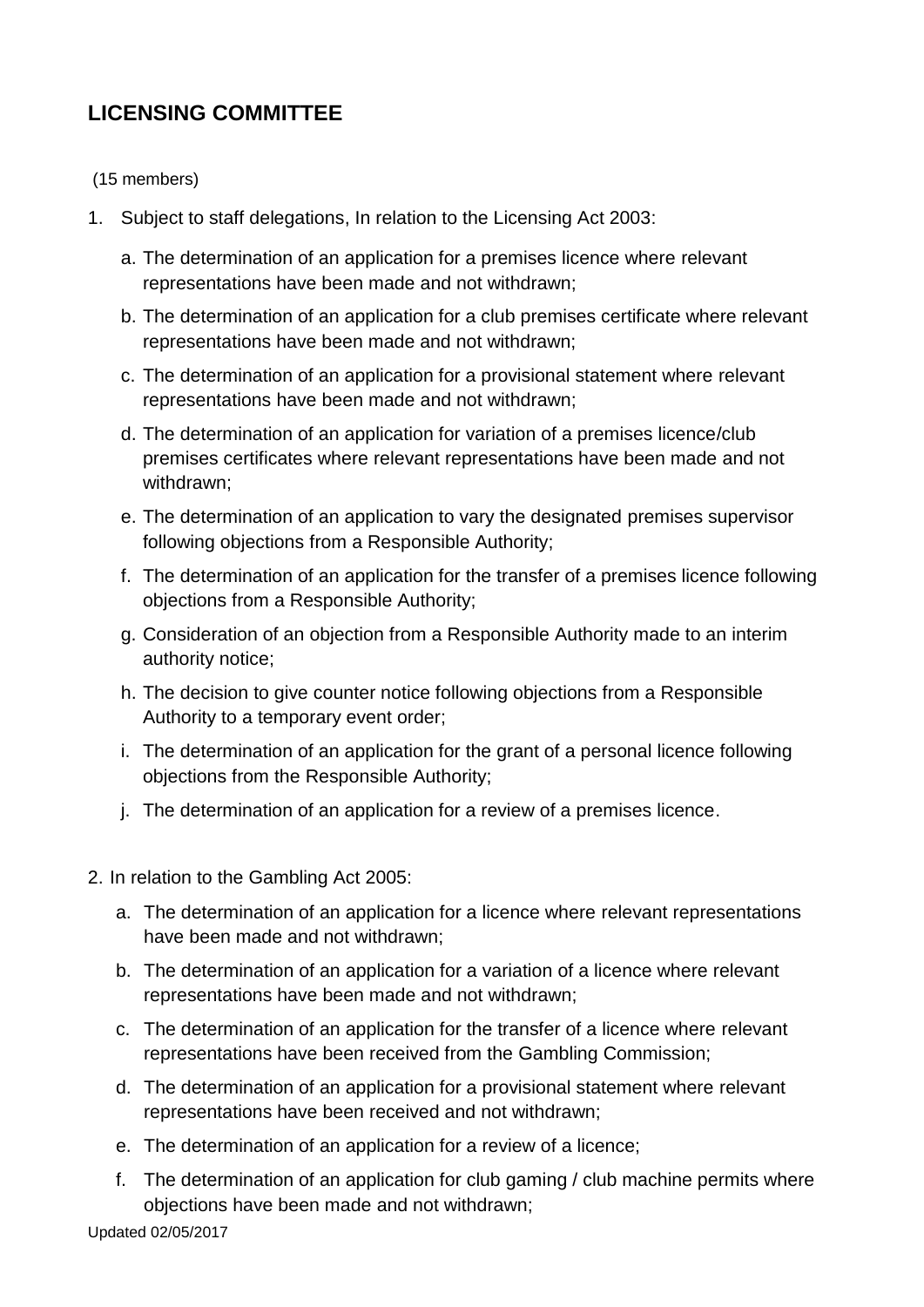g. The cancellation of club gaming / club machine permits where relevant representations have been received and not withdrawn;

h.

The decision to give a counter notice to a temporary use notice.

- 3. In relation to Part II Schedule 3 of the Local Government (Miscellaneous Provision) Act 1982:
	- a. To grant or refuse applications for the grant, renewal or transfer of licences for sex establishments;
	- b. To grant or refuse applications for variations;
	- c. To attach such terms, conditions and restrictions to licences as is seen necessary and appropriate;
	- d. To revoke licences

In relation to the Local Government (Miscellaneous Provisions) Act 1976 and the Town Police Clauses Act 1847 to revoke, refuse, to grant or renew, hackney carriage and private hire drivers and operators licences in circumstances where staff consider it appropriate to refer the matter to the Sub-Committee.

In respect of local choice functions:

|         | <b>Function</b>                                                                                                                                | <b>Decision</b><br>making body | <b>Delegation of functions</b>                                                                                                                                      |
|---------|------------------------------------------------------------------------------------------------------------------------------------------------|--------------------------------|---------------------------------------------------------------------------------------------------------------------------------------------------------------------|
| $1_{-}$ | The service of an abatement notice in<br>respect of a statutory nuisance.                                                                      | Licensing<br>Committee         | The functions under s80(1) of<br>the Environmental Protection<br>Act 1990 have been delegated to<br>officers - see Officer delegation<br>scheme                     |
|         | 2. The passing of a resolution that the<br>schedule 2 to the Noise and Statutory<br>Nuisance Act 1993 should apply in the<br>authority's area. | Licensing<br>Committee         |                                                                                                                                                                     |
|         | 3. The inspection of the authority's area<br>to detect any statutory nuisance.                                                                 | Licensing<br>Committee         | The functions under s80 and<br>s80A of the Environmental<br><b>Protection Act 1990 have been</b><br>delegated to officers - see<br><b>Officer delegation scheme</b> |
|         | 4. The investigation of any complaint as<br>to the existence of a statutory<br>nuisance.                                                       | Licensing<br>Committee         | The functions under s80 and<br>s80A of the Environmental<br><b>Protection Act 1990 have been</b><br>delegated to officers – see<br><b>Officer delegation scheme</b> |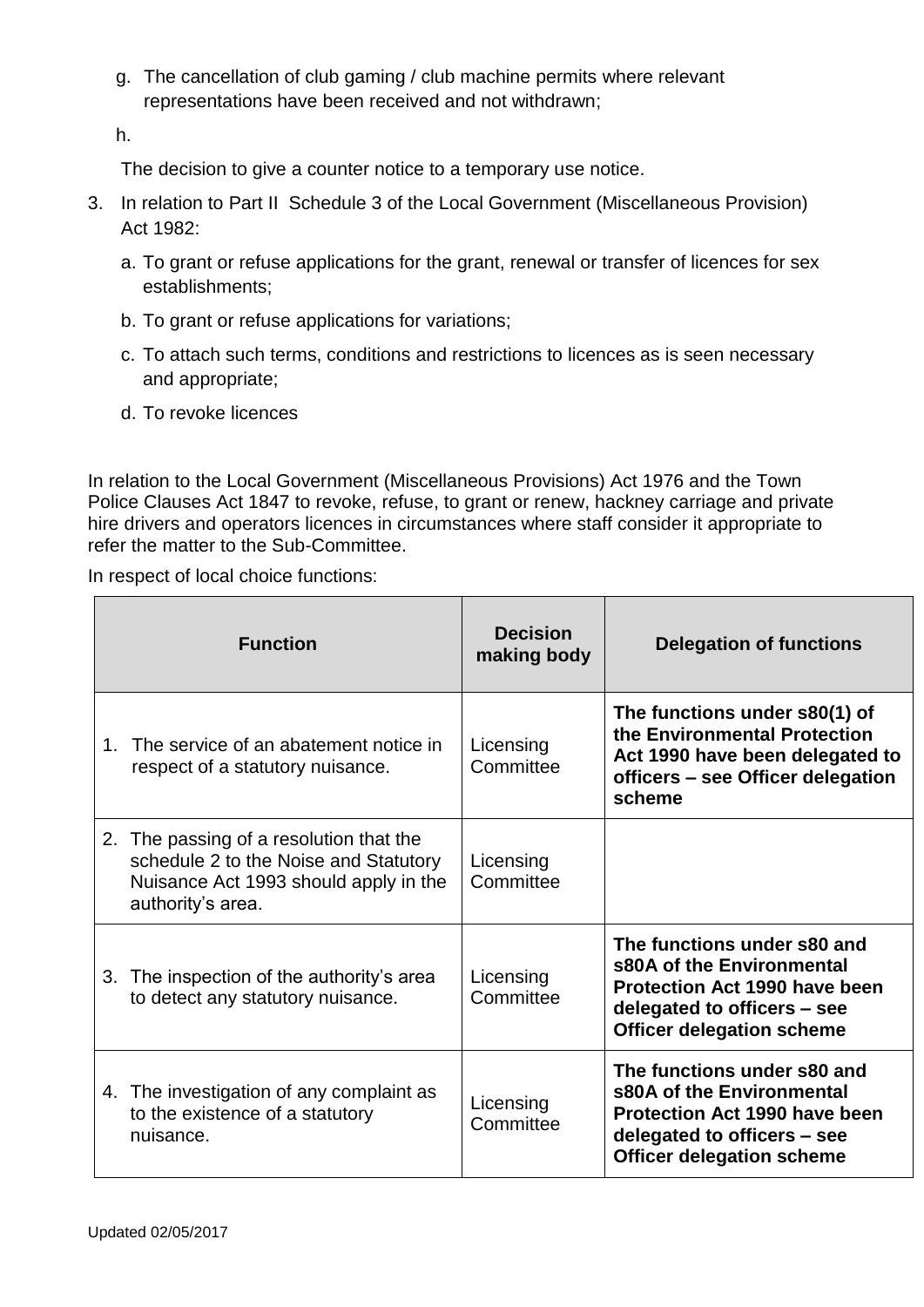All members of the Licensing Committee may serve on a Sub-Committee and delegated authority is given to the Monitoring Officer, in consultation with the Chairman of the Licensing Committee, to select members to serve on a Sub-Committee on a case by case basis.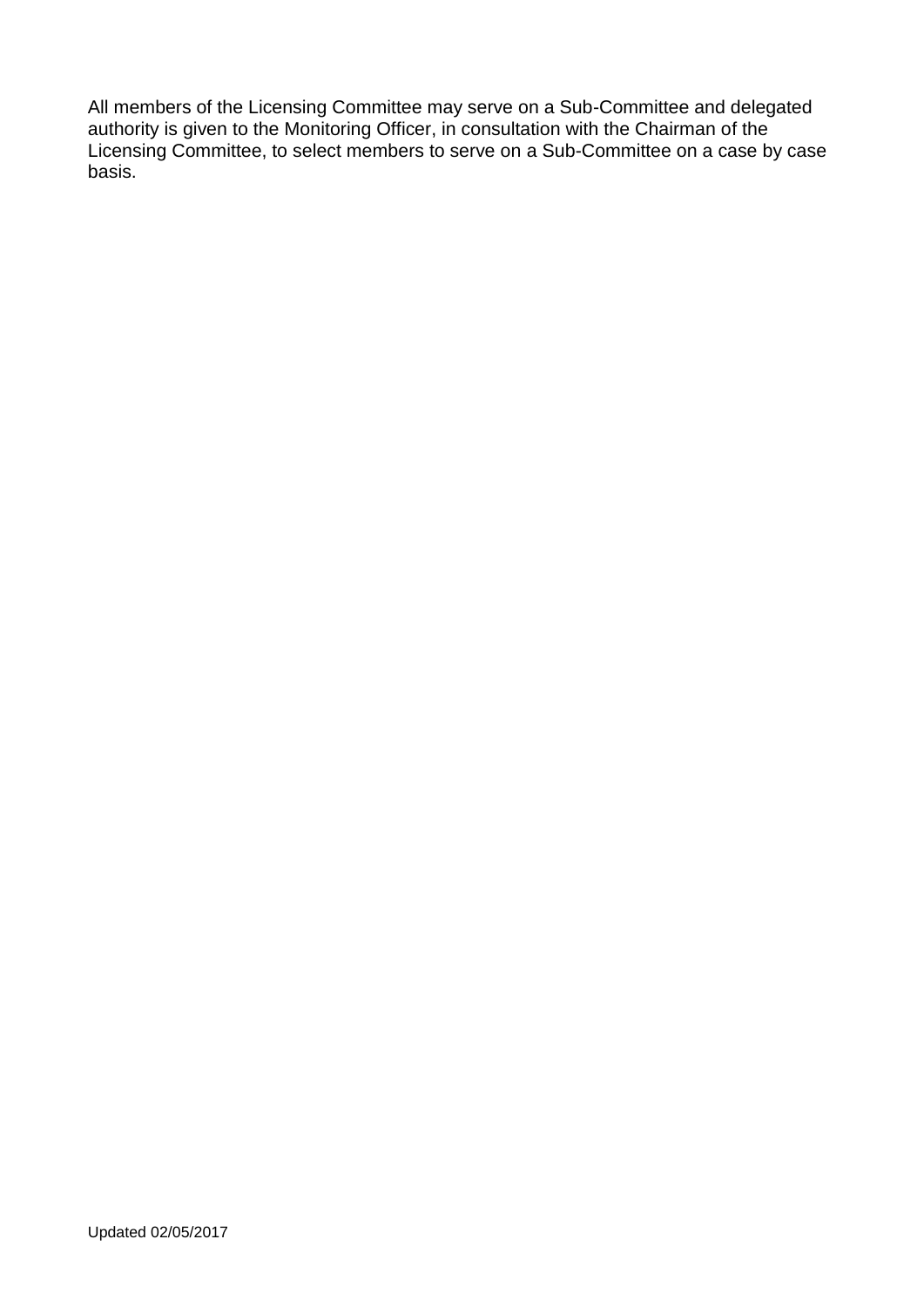### **PLANNING COMMITTEE**

#### (15 Members)

Subject to staff delegations, any applications for planning permission under Part III of the Town and Country Planning Act 1990 to which any of the following below apply AND subject to no decisions being issued within 21 days of the application's appearance on the Publicity Schedule;

- 1 Where councillor representations are received in writing within the specified "call in" period within the approved scheme.
- 2 Where the Head of Planning and Housing Strategy decides, after consultation with the Chairman of the Planning Committee, that an application should be submitted to the Planning Committee on planning grounds, or where there is significant public concern or where it is very contentious.
- 3 Where the application is submitted by the Council or by the Council with another person (individual or corporate).
- 4 Where the application is submitted by an officer of the Council (which shall also include applications for lawful development under Part VI of the 1990 Act).
- 5 Where an application is submitted by a councillor (which shall also include applications for lawful development under Part VI of the 1990 Act).
- 6 Approval of over **5 (five)** net additional residential units whether by change of use or new build (minor application).
- 7 Approval of over 1,000 $m^2$  net additional floor space by new build (major application) or over  $2500m^2$  net additional floorspace by change of use
- 8 Recommendation of no objection for over 1,000 $m^2$  net additional floor space or 2500 $m^2$ net additional land area in connection with Surrey County Council minerals and waste applications (gravel extraction/restoration).
- 9 Recommendation of no objection for extension of time limits for Surrey County Council minerals and waste applications where the net additional land area is over 2500m<sup>2</sup>.
- 10 The confirmation of Tree Preservation Orders (TPO's)
- 11 Planning enforcement action which relates to potential loss of a home (Human Rights Act)
- 12 Powers under Article 4 of the Town and Country Planning (General Permitted Development) Order 1995 (as revised or amended)
- 13 For the local listing of any building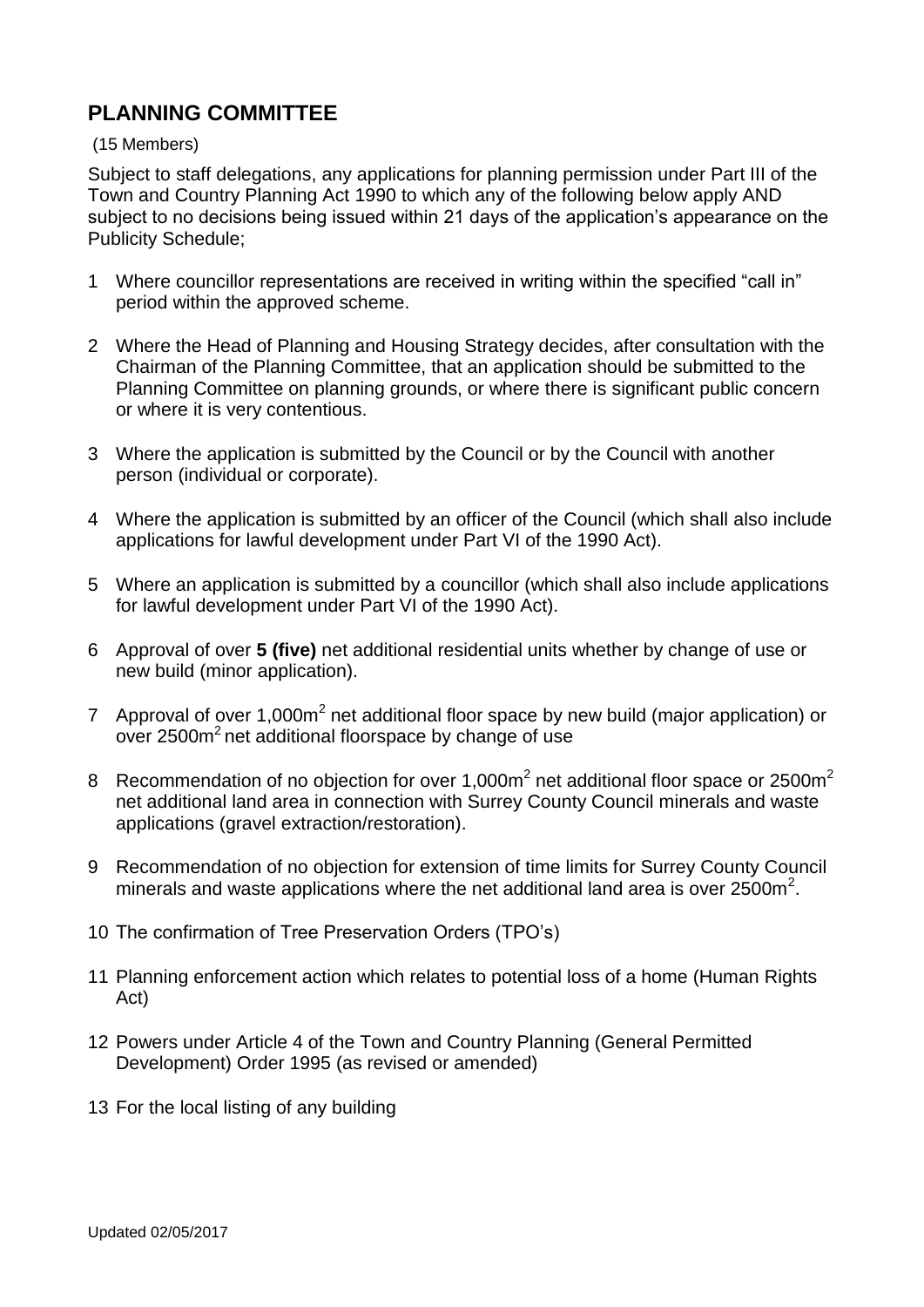In respect of local choice functions:

| <b>Function</b>                                                                                                            | <b>Decision</b><br>making body      | <b>Delegation of functions</b>                                                                                                                        |
|----------------------------------------------------------------------------------------------------------------------------|-------------------------------------|-------------------------------------------------------------------------------------------------------------------------------------------------------|
| The obtaining of information<br>under section 330 of the Town<br>and Country Planning Act 1990 as<br>to interests in land. | <b>Planning</b><br><b>Committee</b> | The functions under s330 of the<br><b>Town and Country Planning Act</b><br>1990 have been delegated to<br>officers - see Officer delegation<br>scheme |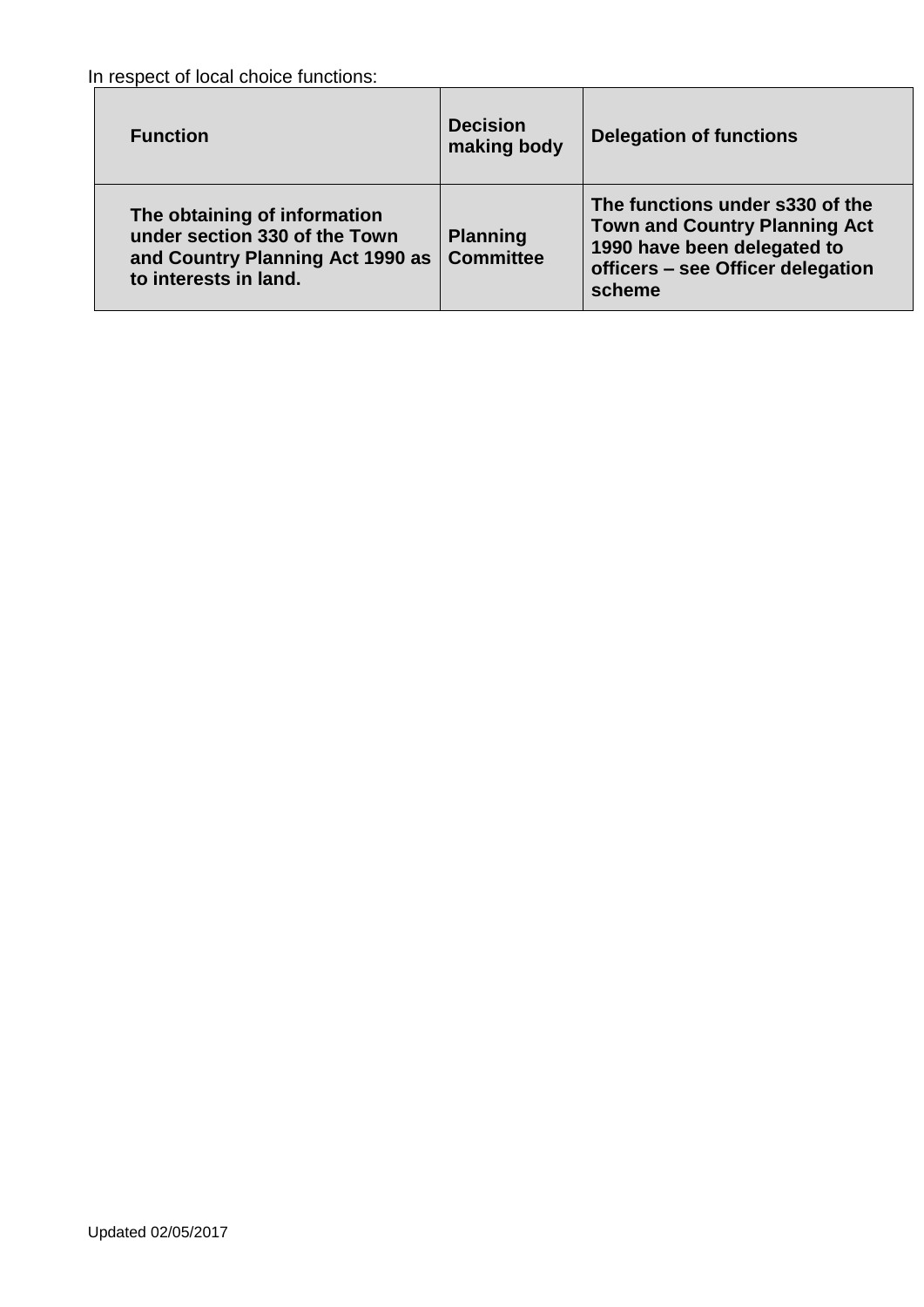# **MEMBERS' CODE OF CONDUCT COMMITTEE**

(8 Councillors + 2 Independent Members)

Promoting the maintenance of high standards of conduct by councillors and any co-opted members of the Council.

In addition to the broad functions of the Committee set out in Article 10 it is also delegated to undertake the following work on behalf of the Council:

- to keep an overview on the arrangements for dealing with complaints under the code of conduct, making alterations and publishing them where it considers necessary;
- to devise such further protocols and procedures as are necessary for the efficient management of complaints which have to be considered by a hearings panel;
- to consult with the Independent Person on any matters which have broad implications for the promotion of high standards by the Council;
- to make recommendations to Council on standing orders for the registration and declaration of Disclosable Pecuniary Interests and other interests; and,
- to make recommendations to Council on any revisions to the Members' Code of Conduct and the registration of interests.

Hearings Panels of the Members' Code of Conduct Committee (established under the Council's published arrangements for dealing with complaints) may:

- require the Member to apologise either privately or in public;
- require the Member to attend training;
- censure the Member;
- send a report to Council to censure the Member;
- require the Monitoring Officer to publish a report in the newspaper or on the Council's website about the councillor's conduct;
- withdraw privileges provided by the Council such as computer equipment, internet or email access;
- recommend to the councillor's group leader that the councillor be removed from a Committee, a Cabinet responsibility or an outside body (as appropriate);or,
- a combination of any of the above.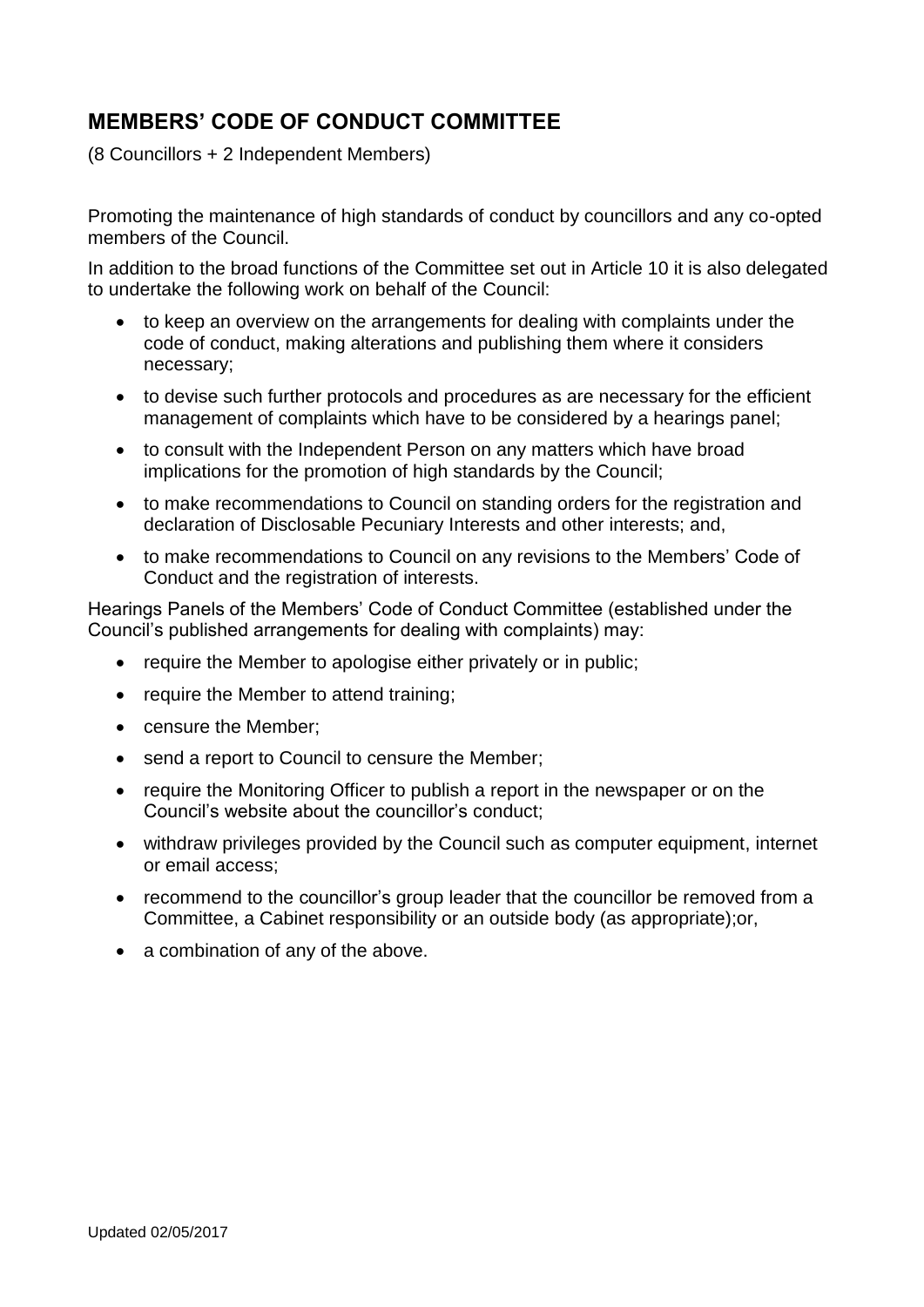## **STAFFING AND APPEALS COMMITTEE**

#### **MEMBERSHIP**

A panel of five councillors. All councillors form a panel and are eligible to serve on the Committee with membership selected by the group leaders on a proportional basis as and when the Committee is required to sit. The members chosen to serve on this Committee may not also sit on the Investigating and Disciplinary Committee in respect of the same matter.

# **RESPONSIBILITIES**

- 1. To decide all appeals made by employees of the Council against dismissal, suspension or other disciplinary action, relegation, grading or their rights under the National Provincial or Local Schemes of Conditions of Service in accordance with agreed local procedures and the relevant Scheme of Conditions of Service.
- 2. To hear appeals against action taken short of dismissal in relation to the Council's chief officers in accordance with the Local Authorities (Standing Orders) (England) Regulations 2001 (as amended by the Local Authorities (Standing Orders) (England) (Amendment) Regulations 2015) and conduct any further investigation it considers necessary to reach a decision either to confirm the action or to award no sanction or a lesser sanction.
- 3. To deal with all other employment matters which are not delegated to the Head of Paid Service and which are non- executive matters under the Local Authorities (Functions and responsibilities) (England) Regulations 2000
- 4. As a local choice function to determine an appeal against any decision made by an on behalf of the Council (except those made by the regulatory committees.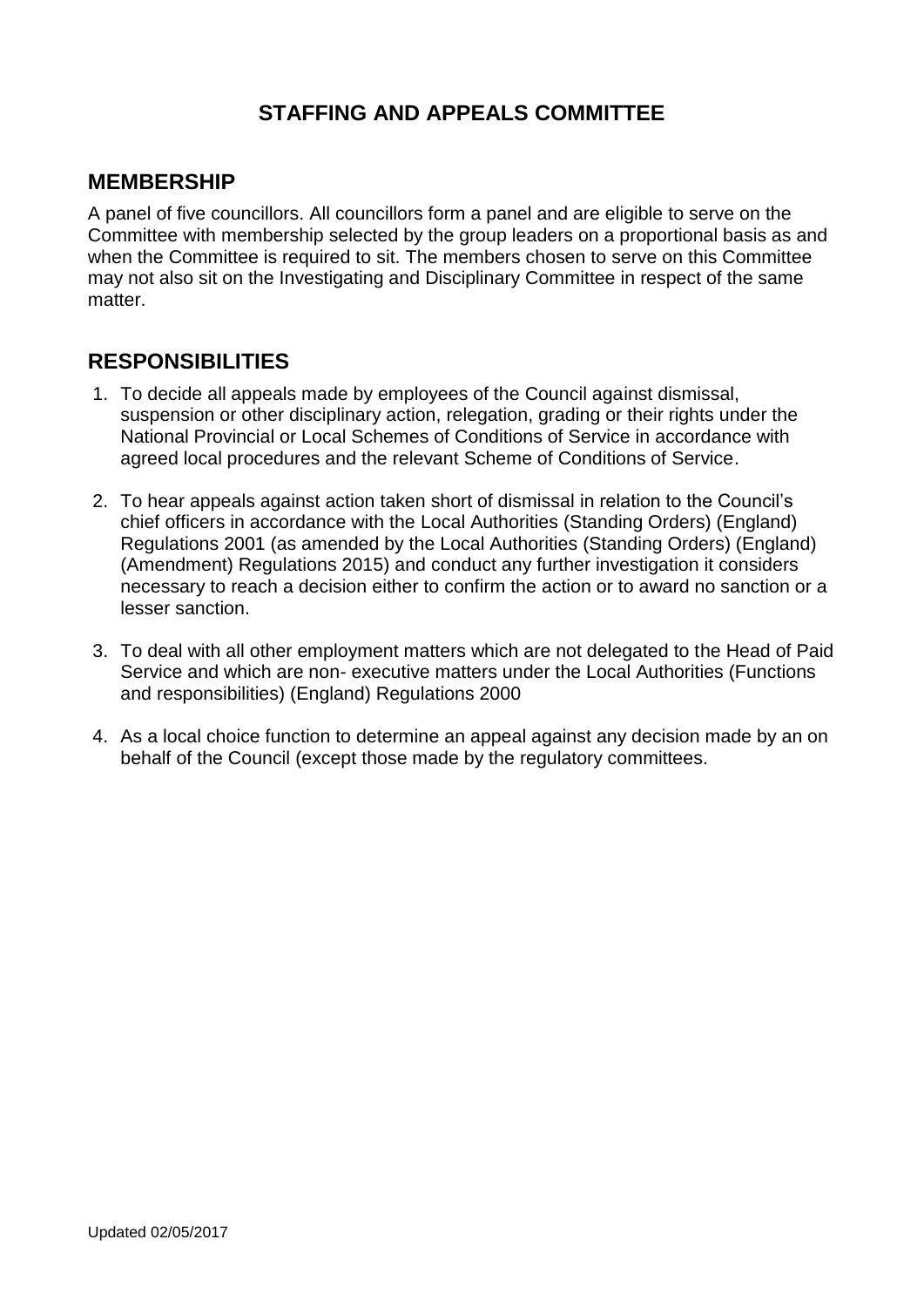# **INVESTIGATING AND DISCIPLINARY COMMITTEE**

### **MEMBERSHIP**

A panel of five councillors, one of whom will be a member of the Cabinet. All councillors form a panel and are eligible to serve on the Committee with membership selected by the group leaders on a proportional basis as and when the Committee is required to sit. The members chosen to serve on this Committee may not also sit on the Staffing and Appeals Committee in respect of the same matter.

### **RESPONSIBILITIES**

- 1. To conduct an initial assessment of the allegations against the Chief Executive or other issues under investigation.
- 2. To consider whether it is appropriate to suspend the Chief Executive if an allegation is such that if proven it would amount to gross misconduct or if the continuing presence at work of the Chief Executive might compromise the investigation or impair the efficient exercise of the council's functions.
- 3. The Chairman of the IDC may suspend the Chief Executive immediately in an emergency if an exceptional situation arises whereby allegations of misconduct by the Chief Executive are such that his / her remaining presence at work poses a serious risk to the health and safety of others or the resources, information or reputation of the authority.
- 4. To agree or authorise any protocols which are necessary to manage the suspension of the Chief Executive and the investigation.
- 5. To review the suspension of the Chief Executive after a period of two months has elapsed.
- 6. To decide whether to appoint an Independent Investigator to undertake a more detailed investigation of an allegation against the Chief Executive or other issues under investigation.
- 7. To appoint an Independent Investigator selected from the list maintained by the National Joint Secretaries, providing the necessary facilities, paying the remuneration and providing all available information about the allegations.
- 8. To consider the report of the Independent Investigator, and also give the Chief Executive the opportunity to state his / her case and to question witnesses, where relevant, before making a decision.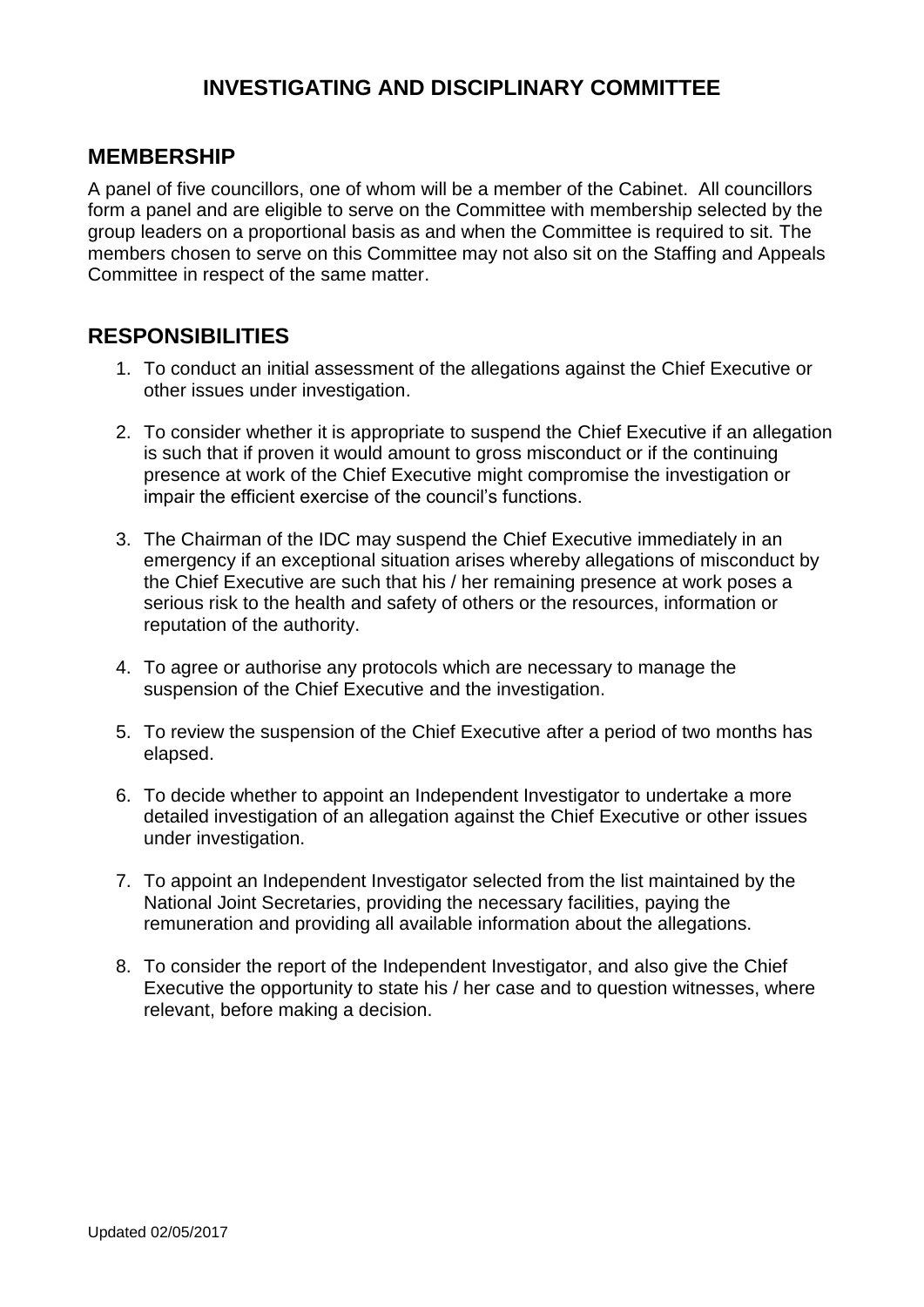# **INDEPENDENT PANEL**

### **MEMBERSHIP**

A panel shall comprise of independent persons (at least two in number) who have been appointed by the council, or by another council, for the purposes of the council members' conduct regime under section 28(7) of the Localism Act 2011.

Invitations for membership of the Panel shall be issued in accordance with the following priority order, as and when the Panel is required to sit:

(a) an independent person who has been appointed by the council and who is a local government elector in the authority's area

- (b) any other independent person who has been appointed by the council and
- (c) an independent person who has been appointed by another council or councils

### **RESPONSIBILITIES**

- 1. In a case where the Investigating and Disciplinary Committee (IDC) is proposing dismissal of the Chief Executive:
	- to receive any oral representations from the Chief Executive
	- to invite any response on behalf of the IDC to the points made
	- to review the decision and prepare a report for Council offering any advice, views or recommendations it may have to the council on the proposal for dismissal

Appropriate training should be provided for Independent Panel members.

Members of an Independent Panel may claim out of pocket expenses in relation to their work on the Panel.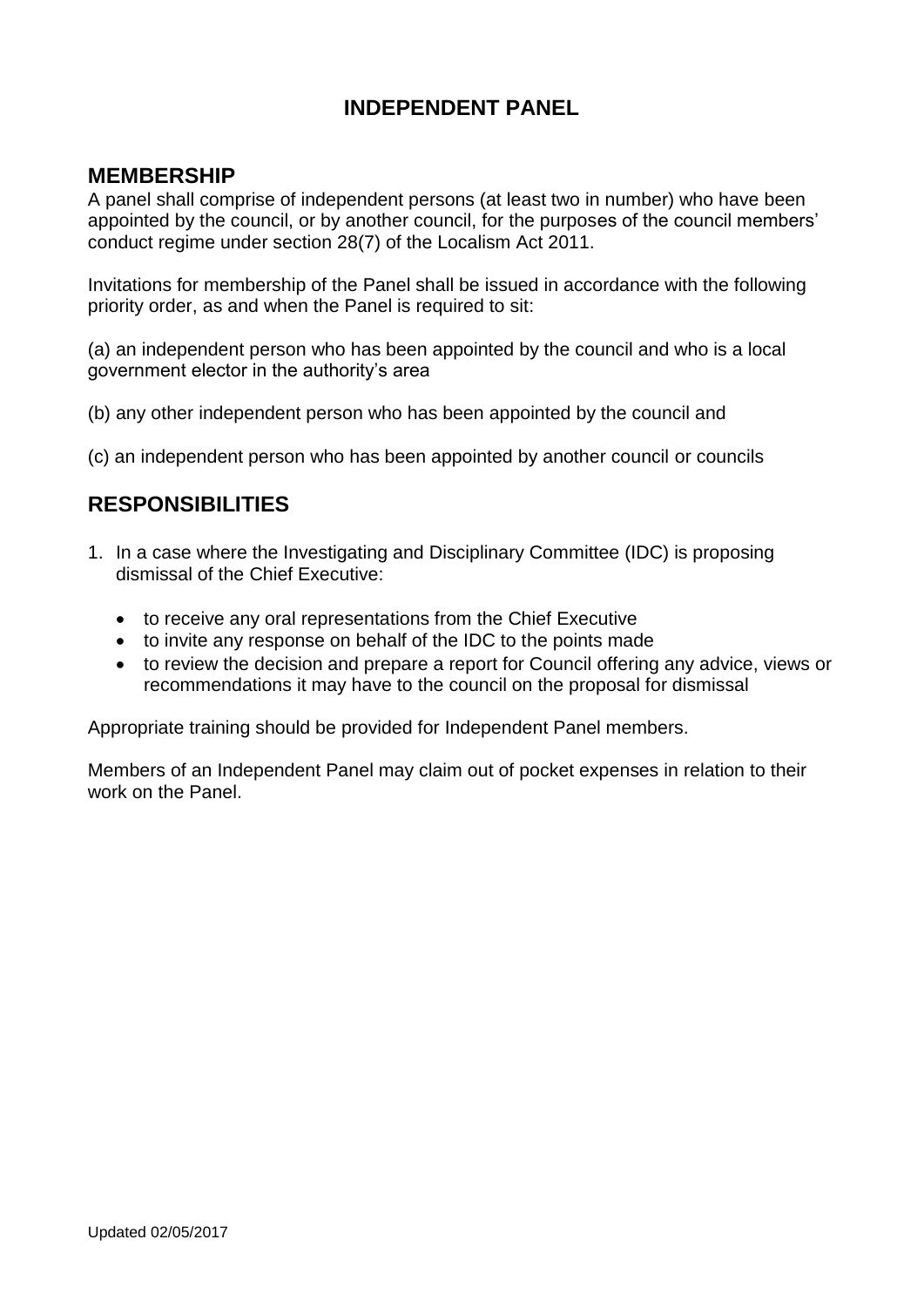# **ASSETS OF COMMUNITY VALUE MEMBER PANEL**

#### **MEMBERSHIP**

A panel of 5 councillors, one taking the position of the chairman.

All councillors, with the exception of Cabinet members or ward councillors where the asset concerned is within their ward, form a panel and are eligible to serve on the Committee with membership selected by the group leaders on a proportional basis as and when the Committee is required to sit.

# **RESPONSIBILITIES**

The remit and terms of reference of this Panel are as follows: -

- (a) To assess and make recommendations to the Leader in respect of nominations made to the Council under the scheme.
- (b) To assess and make recommendations to the Leader for how to deal with compensation payments claimed under the scheme following the receipt of appropriate valuation advice.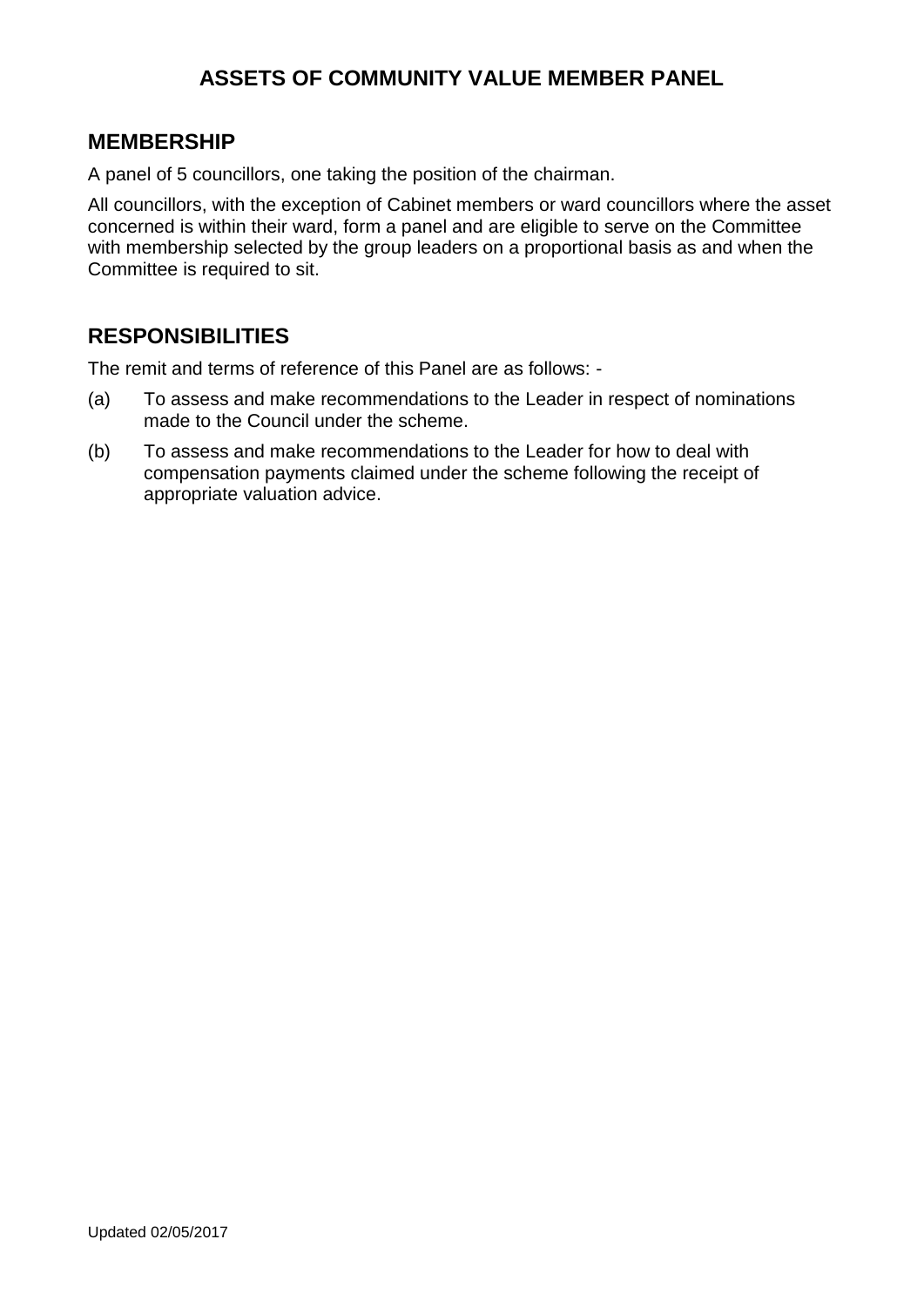# **THE MEMBERS DEVELOPMENT STEERING GROUP**

### **MEMBERSHIP**

(7 Members)

#### **RESPONSIBILITIES**

#### **1. The Terms of Reference of the Steering Group:**

- (a) To Lead on member development activities/needs and on-going arrangements for member development with the assistance of the officer support team;
- (b) To review and Monitor the Council's Member Development Policy Statement and Development Framework and make recommendations to the Cabinet;
- (c) To prepare and submit an annual training programme to the Cabinet having taken account of the outcome of the annual member development survey and reviewing events held;
- (d) To recommend to the Cabinet the budget provision required for members development;
- (e) To champion member development at Spelthorne;
- (f) To analyse Member Development needs at a corporate and individual level in the context of the Council's Plan for the future; and
- (g) To help 'sell' development opportunities to councillors.
- **2. The key roles of the Chairman and Vice-Chairman with the support of the other members of the Group will be:**
- (a) To generally promote member development opportunities and raise awareness of the Member Development Policy Statement;
- (b) To ensure all members return completed survey forms on member development including nil returns;
- (c) To be involved in contacting a sample of members who have attended training events six months on to judge impact in terms of their role as a councillor and report back to the group;
- (d) To work with the officer support team to agree member development events with other neighbouring authorities; and
- (e) To promote awareness of the member learning library.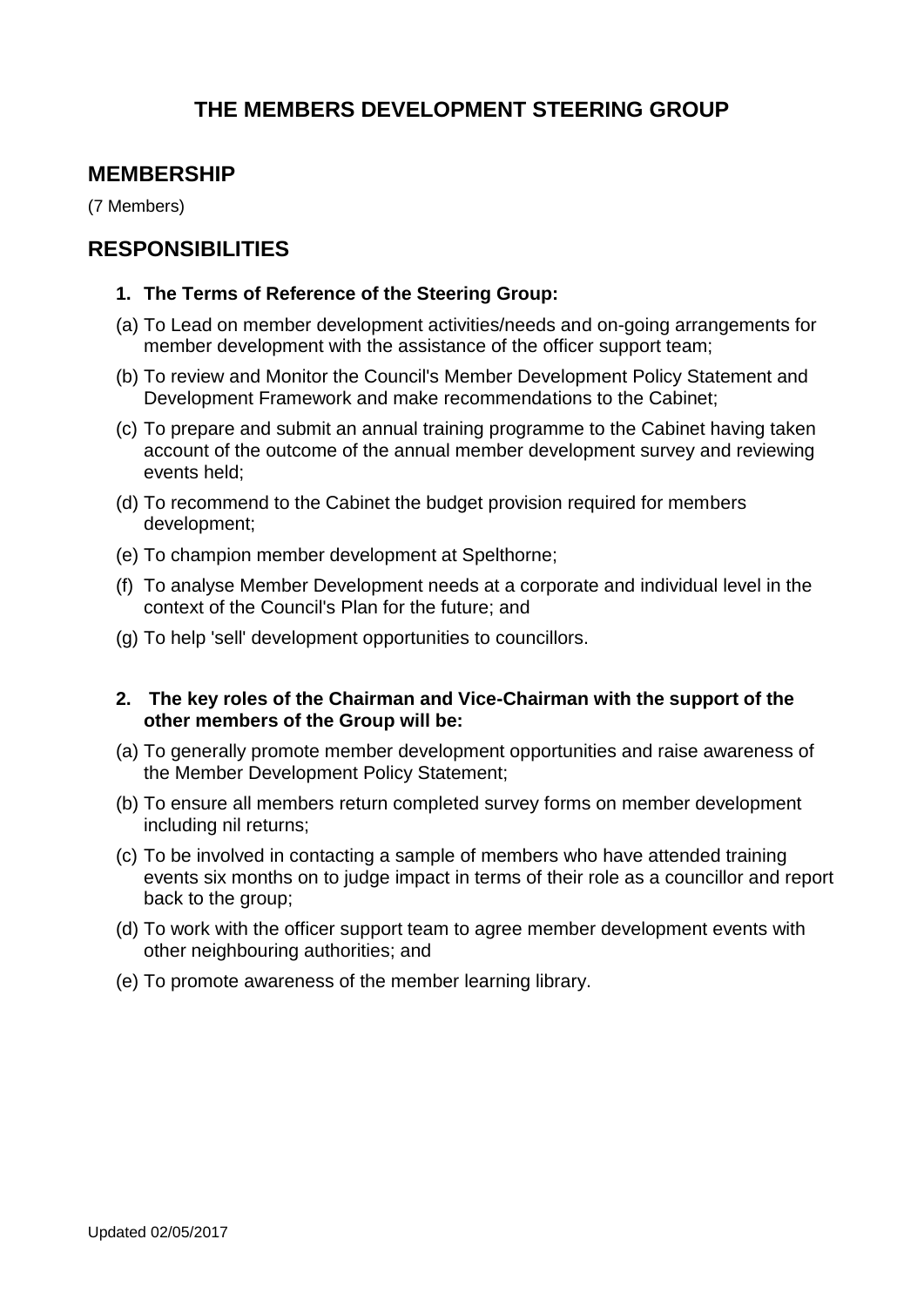- **3. The Member Development Action Plan covers the following areas:**
	- **Commitment to Member Development**  the top political and management leadership commitment to the development of elected members and the Policy Statement
	- **Member Led Strategy - Strategic Approach** supports the Member Led strategy and the process for identification of needs of members at both individual and council wide level
	- **Learning and Development is Effective in Building Capacity**
	- **Work / Life Balance and Citizenship**
- **4. The Member Development Policy Statement is attached**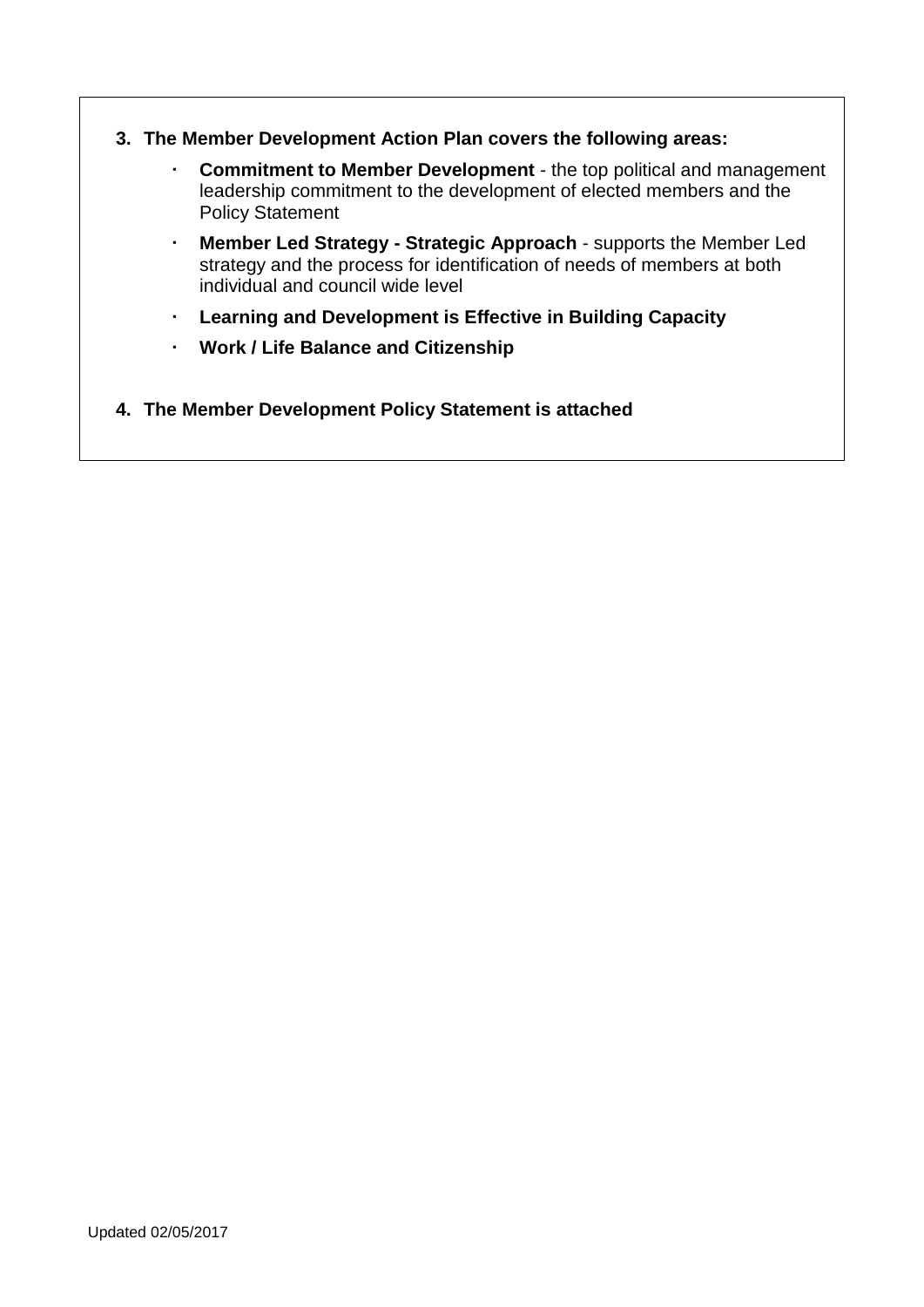# **SPELTHORNE BOROUGH COUNCIL MEMBER DEVELOPMENT POLICY STATEMENT**

Spelthorne is committed to training, development and learning for all of its members.

#### **1. COMMITMENT**

The Council:-

- (a) accepts the need to provide appropriate training development and learning opportunities for elected Members;
- (b) fully accepts its responsibility to make resources available to provide training, development and lifelong learning opportunities to maximise the potential of its Members. It acknowledges that the enterprise, initiative and creativity of Members is crucial to the future development and success of Spelthorne's services;
- (c) recognises that continuing investment and commitment to training, development and lifelong learning are vital to Spelthorne if quality services are to be provided, maintained and continually improved and for the recruitment and retention of high calibre members;
- (d) requires Members to ensure that the training and development needs are identified to enable the appropriate investment of the Authority's resources in the training and development of all Members; and
- (e) recognises its responsibility to provide equal access for all Members to training and development in accordance with equal opportunities legislation and existing policies.

#### **2. OBJECTIVES**

- 2.1. Members training and development requirements are those necessary to:
	- enable individual Members to carry out their role efficiently and effectively and gain satisfaction from their work as Members
	- keep Members up-to-date on new legislation and changing policies
	- undertake specific duties and responsibilities
	- assist with the implementation of corporate and service strategies
	- ensure progression in their role as Members
	- prepare for further roles and responsibilities
- 2.2. The identification of the training development and learning needs of individuals and groups of Members is vital to the success of any training development and learning strategy evolving from this policy.
- 2.3. All training development and learning activities provided for Members will be consistent with, and support, the Council's Corporate Plan, various strategies and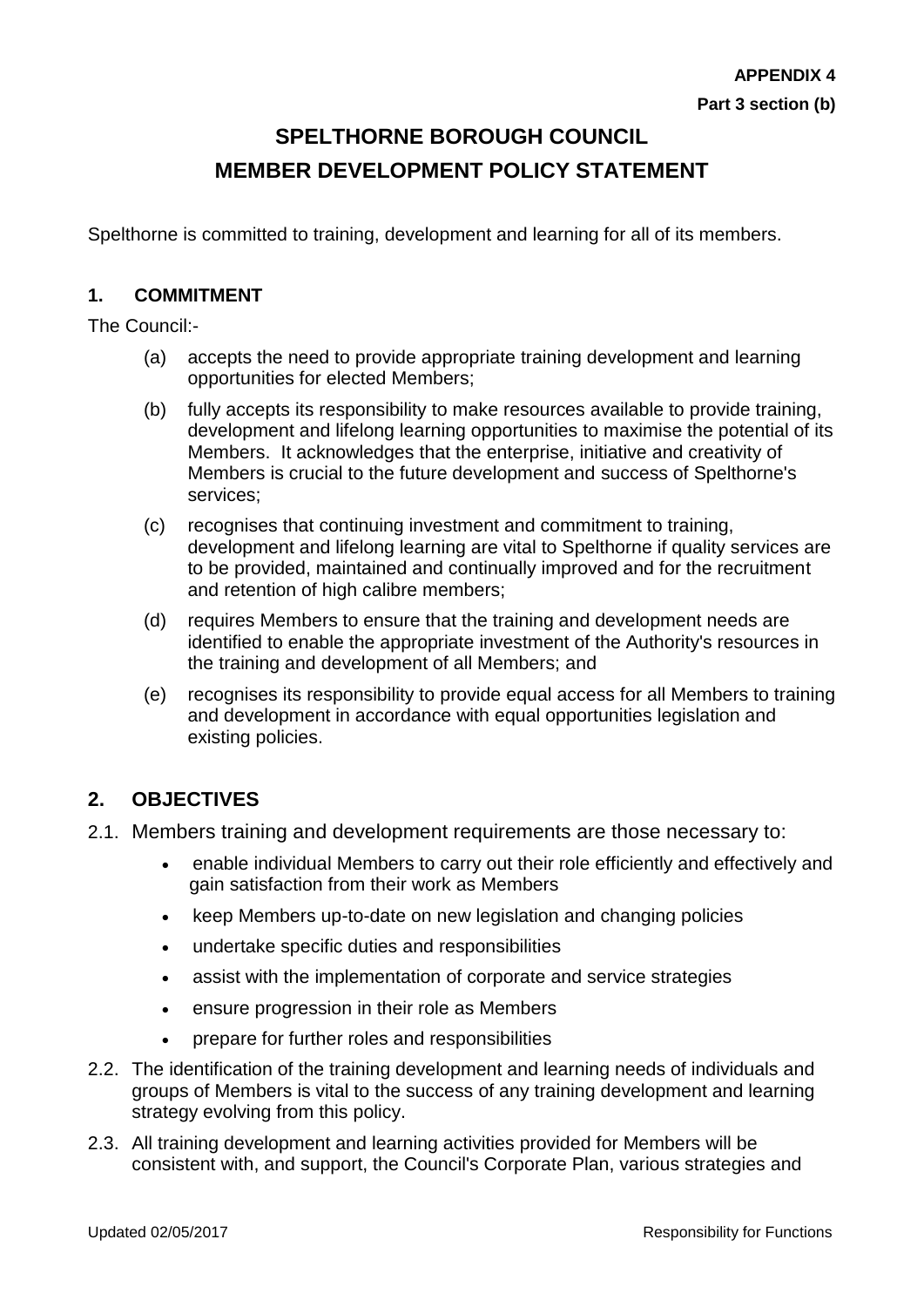service policies. The implications for training development and learning will be recognised in and by future strategic plans and policies.

#### **3. IMPLEMENTING THE POLICY - IDENTIFYING PRIORITIES**

- 3.1. The Council recognises that employee and Member training and development needs must have equal importance if the Council is to continue to be successful in achieving its business objectives. Nevertheless, certain needs should be prioritised to form part of a Training, Development and Lifelong Learning Strategy. The following are identified as the 'first steps' for Members:
	- (a) induction training that ensures new Members are provided with the necessary information and awareness of Spelthorne's required standards and internal and external workings and relationships;
	- (b) training, development and lifelong learning related to continual improvement in the quality and delivery of services and the achievement of identified business objectives;
	- (c) skills training in areas that:-
		- enables Members to carry out their roles and responsibility more effectively;
		- enables Members to carry out their civic duties effectively;
		- the Council has identified within the Corporate Plan and/or Annual Targets;
		- the Council has statutory obligations;
		- are essential to the maintenance and improvement of service standards;
		- are necessary to maintain/increase income;
		- prevent inefficiency or waste;
		- meet changes in legislation
	- (d) communication skills and training to ensure Spelthorne communicates effectively both internally and with the community and business it serves;
	- (e) Customer care skills and training to ensure Spelthorne treats customers (internal and external) in a courteous and equitable way;
	- (f) training and education in the current and future use of new technology;
	- (g) appropriate health and safety training;
	- (h) equalities and diversity training to ensure social inclusion.

#### **4. RESOURCES**

- 4.1. The Council will provide a budget for Members training, development and learning that enables it to achieve its business objectives subject to finances and resources being available. In particular, the Council will take into account the following factors:-
	- (a) the identified training, development and learning needs of Members;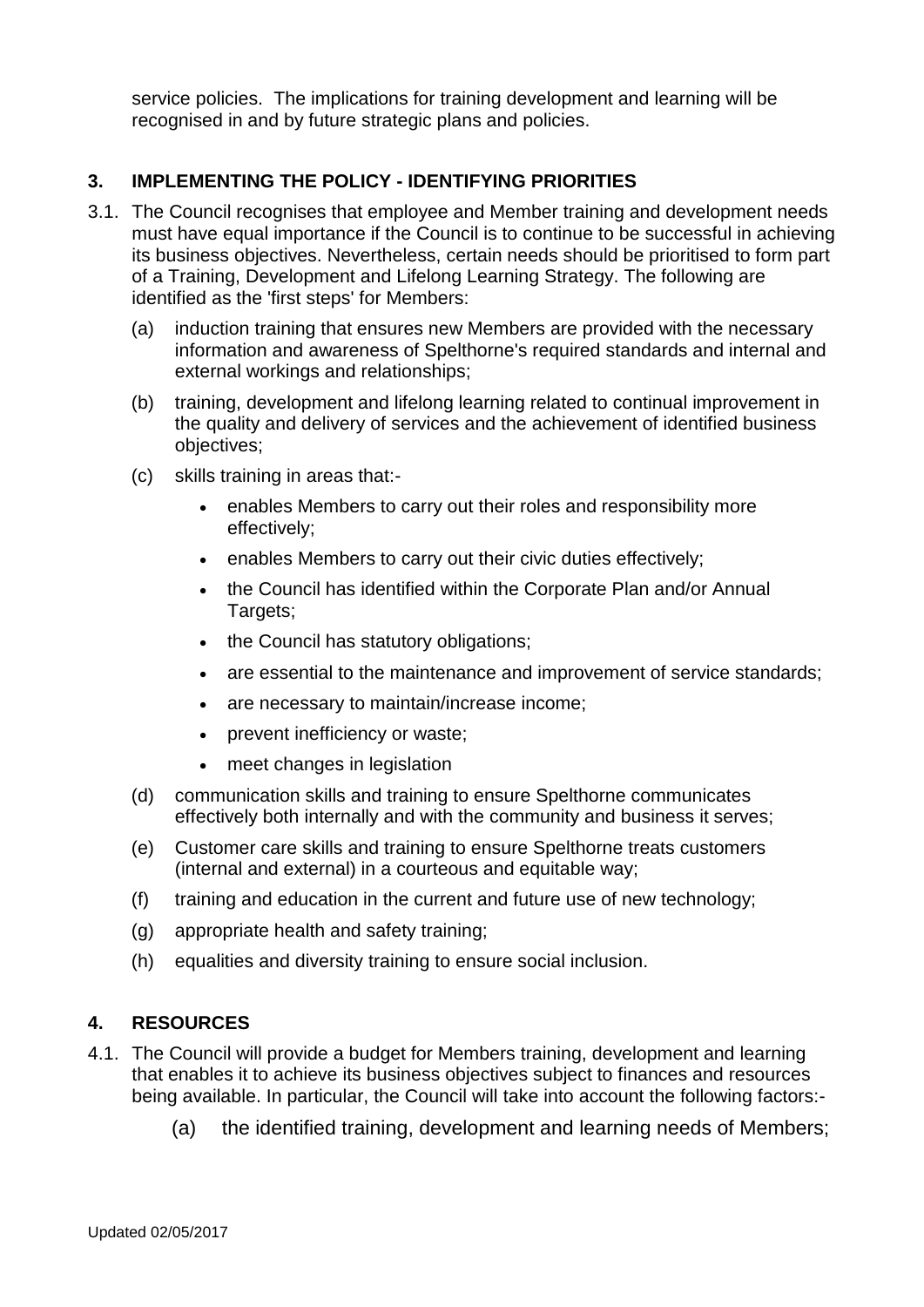- (b) training, development and learning needs that are essential to improve and progress the agreed policies and strategies of the Council;
- (c) the costs of training, development and learning from such areas as course fees, hire of external training providers, hire of facilities, training materials and travelling and subsistence
- 4.2. The Member Development Steering Group has been set up:
	- To lead on Member development activities/needs and ongoing arrangements for Member development with the assistance of the Officer support team
	- To review and monitor the Council's Member Development Policy Statement and Development Framework and make recommendations to the Cabinet
	- To prepare and submit an annual training programme to the Cabinet having taken account of the outcome of the annual Member development survey and a review of events held
	- To recommend to the Cabinet the budget provision required for Member development each year
	- To champion Member development at Spelthorne
	- To analyse Member Development needs at a corporate and individual level in the context of the Council's plan for the future
	- To help 'sell' development opportunities to Members
- 4.3. The Steering Group reports directly to the Cabinet.
- 4.4. The development, coordination and responsibility for the analysis and provision of appropriate Member training and development activities will be carried out by the relevant Assistant Chief Executive (responsible for People and Partnerships) and Head of Human Resources in consultation with the Member Development Steering Group. Administrative support to the Steering Group is provided by Committee Services.

#### *NB:*

- 1. Learning is defined as the continuous development of an individual's potential.
- 2. Underpinning this policy, is Spelthorne's commitment to:

The principles of the Investors in People Standard by

- (a) making a public commitment to develop all employees and Members to achieve its business objectives;
- (b) reviewing regularly the training and development needs of all employees and Members;
- (c) taking action to train and develop employees on recruitment and throughout their employment or in the case of Members upon being elected and throughout their life as a Member at Spelthorne
- (d) evaluating the investment in training, development and learning to assess achievement and improve future effectiveness.
- 3. The principles of the South East [SE] Charter for Elected Member Development